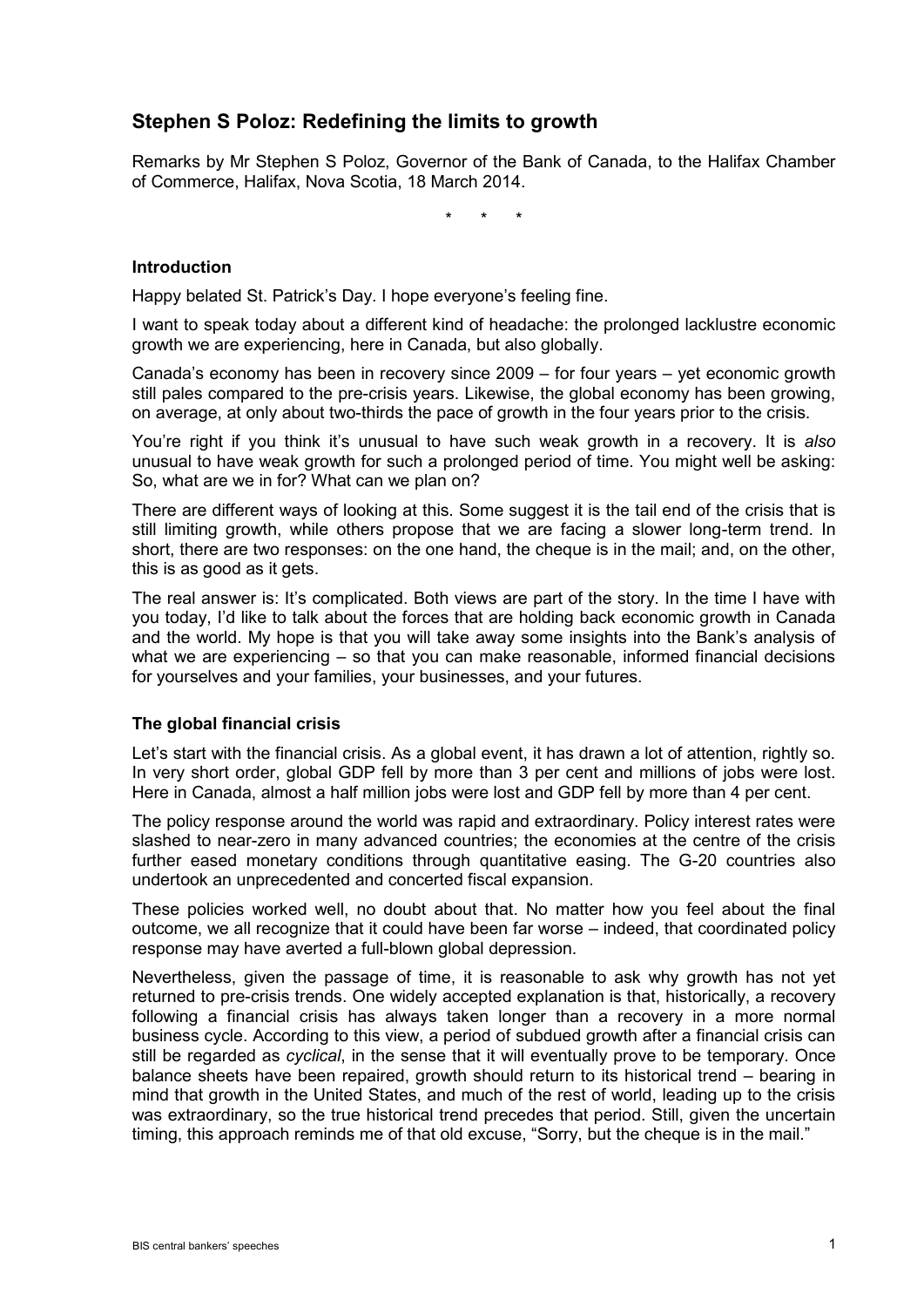### **More than a hangover**

But the global economy may not be just suffering through a hangover from the financial crisis. There are other, longer-term forces at work as well. Some analysts are suggesting we may be facing a long period of secular stagnation. On this alternative view, the economy could perform well below normal, leaving many out of work or underemployed for a long time to come. As business people, you need to understand that possibility, and how much weight to put on it. As a central banker, I need to understand it as well.

Let's dive in. Long-term economic growth is driven by two factors: 1) growth in the supply of labour, which is connected to population growth and changes in its composition, or what we call "demographics;" and 2) productivity growth, which is economists' shorthand for how efficiently we produce goods and services. For illustration, if we had 2 per cent trend growth in the supply of labour and 1 per cent trend growth in productivity, trend growth for the economy would be about 3 per cent.

Now, productivity is fodder for a speech all on its own, which I won't impose on you. Let me quickly summarize how it fits in before expanding on the demographic forces at work.

Productivity growth fluctuates around a long-term trend, tending to be weak during recessions and the early stages of a recovery, and stronger in periods of economic expansion. It follows then that the weakness in productivity growth since the financial crisis may be a symptom of a post-crisis hangover. Indeed, in Canada, the latest data show a pickup in productivity in the second half of 2013, to around 2 per cent, which is very promising. The Bank's outlook for the next couple of years is that uncertainty will continue to dissipate, boosting investment and new firm creation, and then productivity growth is expected to outpace its 30-year average.

# **A demographics story**

The other ingredient of Canada's potential economic growth is the labour force. So let's turn to demographics and start with one immovable fact and one quick reminder. First, we are all getting older each day; and second, the baby-boom generation  $-$  yes, I am among them  $-$  is Canada's largest population cohort.

The demographics story is often told as one about the labour force: as the boomer generation retires and exits from the workforce, labour's contribution to the potential growth of the economy declines. This is already under way. In 2011, the growth rate of the population of working-age Canadians crossed below that of the overall population, reversing an almost 50-year trend. The Bank expects that next year, labour's contribution to the potential growth of the economy will be half what it was in 2007. That's the labour story, in a nutshell, and it is slowing us down.

There's another dimension to the demographics story – one that gets less attention, but that merits careful consideration to fully understand what the future holds.

As people move through different stages of life, their spending and savings habits change. Think of the students out there who are amassing university or college loans. A bit later on, people enter a family-building stage, which normally involves some heavy borrowing up front for a family home. As we get older, we tend to take a breather on the accumulation of debt; we work at paying it back and start to put aside savings. As we get closer to retirement, people save more and build up wealth. Typically, in the 15 or 20 or so years before they retire, people are in serious nest-building mode.

As the facts show it, Canadian households are indeed getting wealthier, which is a good thing. Data released last month show that, despite the financial crisis and Great Recession, net worth rose noticeably across all age groups from 1999 through 2012.

Now, let's bring the boomers into the picture. They're called the boomers for a reason. The huge wave of that generation simply overwhelms the charts. Born between 1946 and 1964,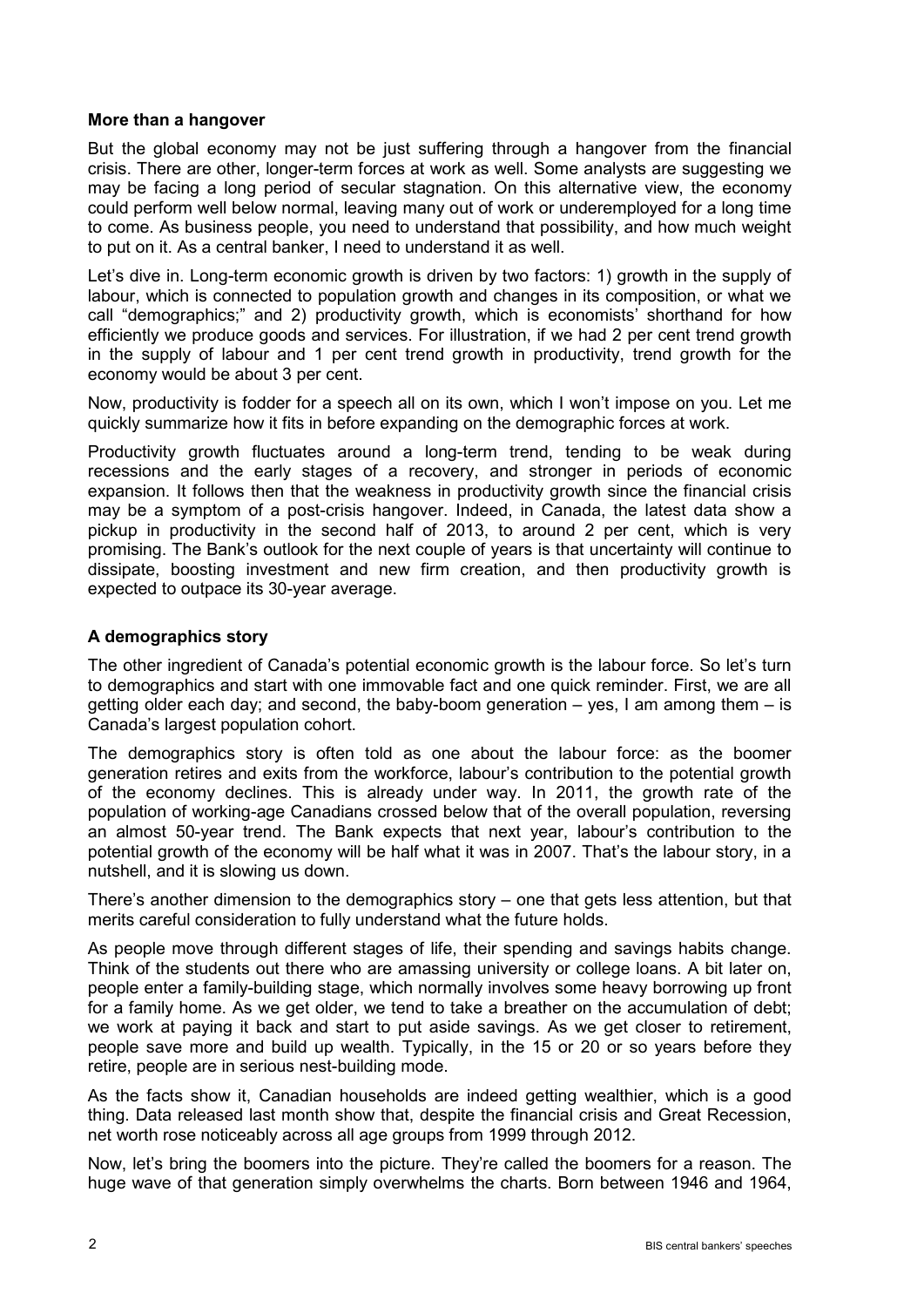the youngest boomers are turning 50 this year. And so, right now, we are seeing a very predictable demographic bulge of *more* people, putting away *more* savings. This is Mother Nature at work, and it's where things get interesting.

Why does a central banker care? First, the financial decisions made by individuals are of course important to those individuals. But when a large swath of the population is making similar decisions, the impact on the broader economy can be significant. Second, *where*  individuals decide to store their wealth also matters a great deal.

### **Allocation matters**

Canadians, it won't surprise you, love their houses. We hold a lot of our wealth in real estate. This practice preceded the crisis, and it was reinforced by it. You may recall – it even may have been your experience – in the 1990s, the share of household wealth in financial assets, such as equities, was increasing faster than that in real estate.

But since then, real estate has become more attractive and has grown as a share of total household assets. With the "dot-com" bust and Enron and other corporate scandals in the rear-view mirror, with low interest rates helping keep mortgage payments manageable, and with cocooning taking hold, housing was increasingly seen as a safe and attractive investment. For the sector as a whole, real estate assets accounted for 40 per cent of total wealth in 2012, up quite a bit from 32 per cent in 1999.

Economists have their own way of interpreting these trends. We see some forms of assets primarily as "stores of value," while others work through the system to fund investments and add to the productive potential of the economy. Savings that fund infrastructure and business investment are "being put to work," which can help improve productivity, while savings that go into housing are seen as contributing less to productive potential.

This shift toward housing was also evident in many developed countries before the crisis hit and could have contributed to a slower growth rate for productivity.

# **Layering on the crisis**

Importantly, the fallout from the financial crisis has worked to magnify some of these effects. It's only logical to expect that secular trends and cyclical fluctuations interact with each other – and this is certainly true of the demographics-savings trend and the crisis.

As I mentioned, the crisis walloped global demand. It opened up a huge and persistent uncertainty wedge that has held down global demand for business fixed investment. In many countries, the crisis also triggered household and bank deleveraging, not to mention fiscal consolidation.

As a result, there has been a crisis-induced increase in savings at a global level. There already was a demographics-driven desire for higher savings in advanced economies and there were massive savings inflows from emerging markets. Then, through widespread deleveraging, the crisis added an extra boost to the world's aggregate savings. Naturally, this translates into weak aggregate demand.

As a trade-dependent economy, Canada feels these effects directly. Weak global demand is limiting the growth of our exports, and the associated uncertainty is holding back business investment in structures, equipment and software.

In other words, demographic forces and the lingering hangover from the financial crisis are pulling in the same direction, putting limits on our growth possibilities.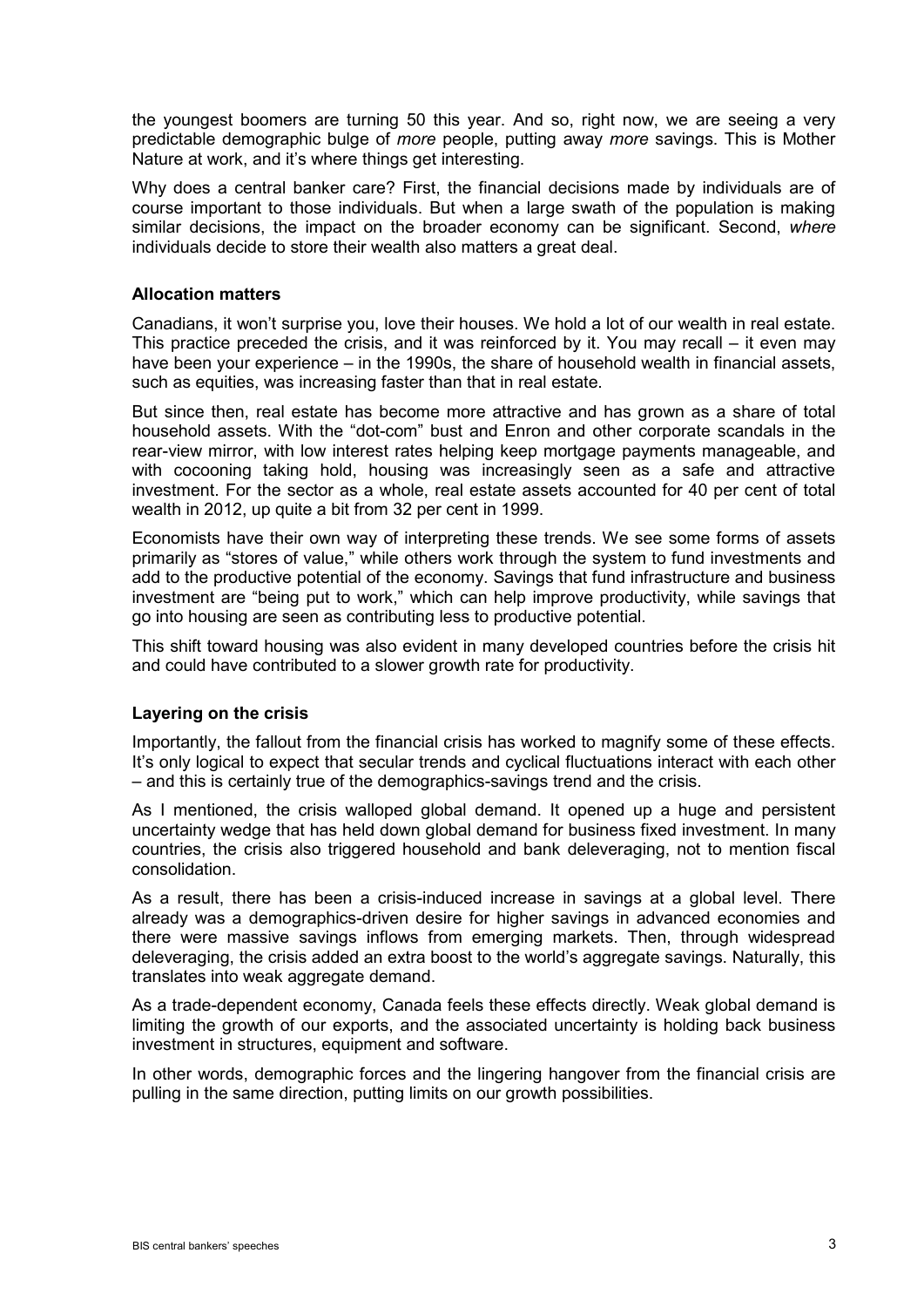## **Policy response and the outlook for growth**

I've slowly come around to answering my own question about why this matters to a central banker. It's not just because we care – which, let me assure you, we do. But in order for us to do our job properly, we need to understand all the dynamics that feed into the Canadian economy – and, importantly, how our own policy measures affect the outcomes.

In Canada, low policy rates motivated Canadians to invest even more in real estate. You could say the Canadian recovery was due to the reinforcing of activity that was already under way, thanks to underlying demographic forces.

But we know that we cannot sustain economic growth in Canada based on housing alone. Our belief is that the post-crisis hangover in the United States is dissipating, and momentum is building. This will inevitably lead to more growth in Canadian exports and, with the reduction in uncertainty that comes with that, more investment in Canada's economic capacity, including creating more companies – and the much-anticipated rotation in growth.

This won't necessarily happen in a linear fashion. Although we continue to expect abovetrend growth in Canada this year and next, the recent data suggest that the first quarter will be on the soft side. This mostly seems to be attributable to unusual weather, but it bears deeper analysis. Similarly, on the inflation front, while we have had a couple of months of slightly stronger core inflation, which is reassuring, most analysts are expecting softer inflation data later this week because of a sharp movement in February last year. Looking through the short-term volatility, inflation still seems to be running at around 1.2 per cent, give or take a tenth or two.

While we expect growth to approach 2.5 per cent over the next couple of years, we also see the economy's potential capacity growing at around an average of 2 per cent. This is why we say that it will take a couple of years for us to close our excess capacity gap and get inflation back to near our 2 per cent target. Looking beyond that, one would normally expect our economy to grow at its potential, which, as I said, is around 2 per cent, and which is made up of about 1 to 1.5 per cent growth in productivity and a gradually declining contribution from labour force growth, driven by the demographics story I outlined earlier.

Accordingly, were it not for our demographic outlook, our growth would converge on a higher trend line. This is the sense in which demographic forces help define our limits to growth.

In the broader global economy, however, the possibility of secular stagnation needs to be taken seriously. The combination of low demand, low investment and high savings could be having an impact on what economists refer to as the Wicksellian rate, or the equilibrium real rate of interest. There is rigorous theory behind this notion, which I will spare you, but it suggests that interest rates may remain lower than we have experienced in the past for a longer period, until some of these long-term forces dissipate. One specific consequence would be that even extraordinarily low policy interest rates could prove to be less stimulative than in normal circumstances.

#### **Cause for optimism**

In the G-20 meetings held recently in Sydney, Australia, we recognized that the global economy has not yet returned to strong, sustainable and balanced growth, and that there is limited scope for further stimulus from conventional policies. It was in this context that we underscored the importance of structural reforms to future growth.

To make this notion concrete, the G-20 set out an aspiration to collectively boost global GDP by 2 per cent over the next five years, or about 0.4 per cent per year in growth terms, on average. Maybe this does not sound like much, but it would add up to US\$2 trillion for the world. That's a lot of income, especially when it would arrive more or less for free – it would come from countries removing structural impediments to growth.